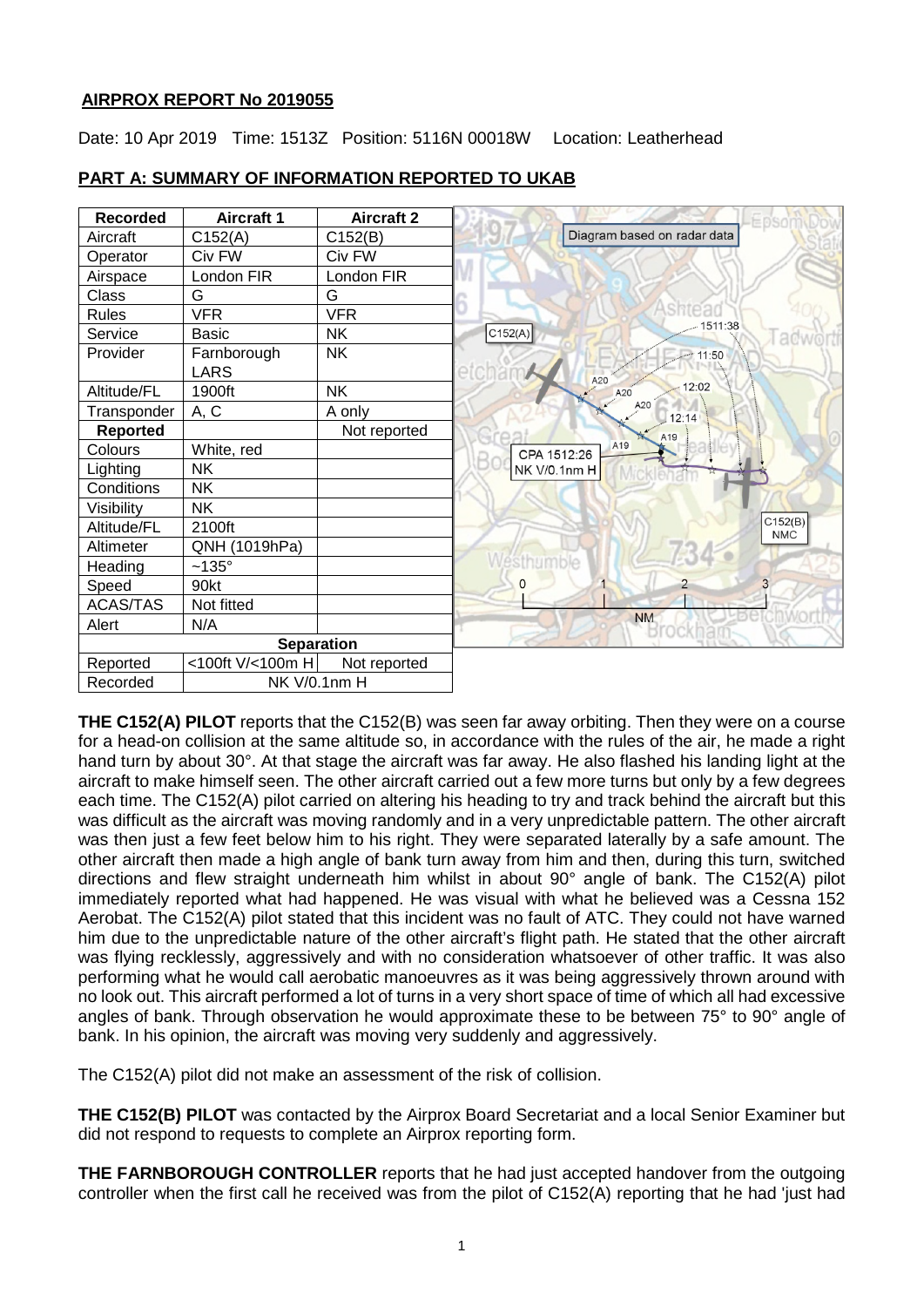someone doing 90<sup>°</sup> turns right underneath, it's ridiculous'. The controller queried the call as he quickly scanned his Flight Progress Strips, found the details and then observed the aircraft about 5nm eastsoutheast of OCK. The pilot then stated again they had just had 'a Cessna 152 just doing 90º turns 100ft below them' and that 'it was ridiculous '. The controller passed Traffic Information on two other contacts in the vicinity and checked to see what service the aircraft was on, which he confirmed was a Basic Service. Having not detected the conflict during the handover, no Traffic Information had been provided and he asked if the pilot was filing an Airprox. The pilot advised they would, so the controller confirmed he would file on the incident and suggested the pilot also do so on the ground.

#### **Factual Background**

The weather at Gatwick was recorded as follows:

METAR EGKK 171520Z 15006KT 110V200 6000 FEW034 SCT039 17/09 Q1018=

#### **Analysis and Investigation**

#### **UKAB Secretariat**

Both C152 pilots shared an equal responsibility for collision avoidance and not to operate in such proximity to other aircraft as to create a collision hazard<sup>1</sup>. If the incident geometry is considered as head-on or nearly so then both pilots were required to turn to the right<sup>2</sup>. When the aircraft carries serviceable Mode C equipment, the pilot shall continuously operate this mode unless otherwise dictated by ATC<sup>3</sup>.

The C152(B) was wearing a squawk which indicated that the pilot was not in communication with an ATSU that could provide a surveillance based FIS.

#### **Summary**

An Airprox was reported when 2 C152s flew into proximity near Ockham at 1513Z on Wednesday 10<sup>th</sup> April 2019. Both pilots were operating under VFR in VMC, the C152(A) pilot in receipt of a Basic Service from Farnborough LARS.

## **PART B: SUMMARY OF THE BOARD'S DISCUSSIONS**

Information available consisted of reports from both pilots, radar photographs/video recordings and a report from the air traffic controller involved. Relevant contributory factors mentioned during the Board's discussions are highlighted within the text in bold, with the numbers referring to the Contributory Factors table displayed in Part C.

Board members first discussed each pilot's actions. In the absence of a report from the C152(B) pilot, the Board surmised from the C152(A) pilot's report, the radar replay, and the fact that C152(B) was a C152 Aerobat operated by an ATO, that he was conducting general handling and aerobatics. Members could see no concern in flying a C152 Aerobat in the way it was designed to be flown and could only express their disappointment that the C152(B) pilot had decided to withhold his narrative of events. In the absence of his report, the Board speculated that the C152(B)'s transponder may not have been selected correctly (**CF2**) and reminded pilots that, under SERA.13001, selection of all available modes was not optional.

For his part, the C152(A) pilot reported observing the C152(B) 'far away' and that he made significant turns in an attempt to deconflict from it. These turns were not apparent on the radar replay, and members wondered therefore why he had continued towards the other aircraft, especially in the latter

 $\overline{\phantom{a}}$ 

<span id="page-1-0"></span><sup>1</sup> SERA.3205 Proximity.

<sup>2</sup> SERA.3210 Right-of-way (c)(1) Approaching head-on.

<sup>3</sup> SERA.13010 Pressure-altitude-derived information.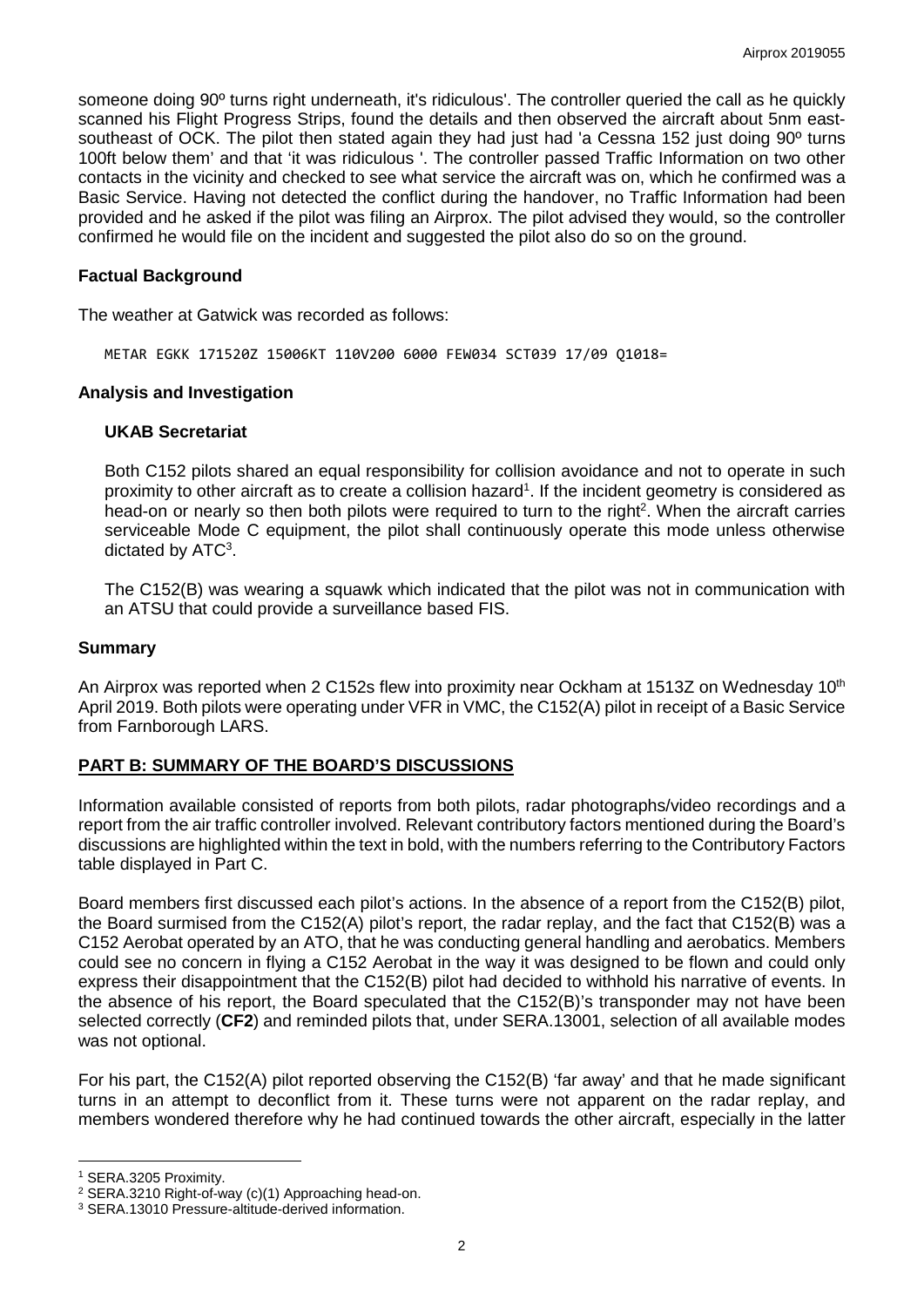stages of the encounter. Given that he could not be sure that the C152(B) pilot had seen him, and with airspace to either side, above and below should he have wished to use it, members felt that the C152(A) pilot had had the opportunity to do more to alleviate the situation and alter his planned track (**CF1**). This was not to say that the C152(A) pilot should have done so, but rather to point out that he could have done so should he have chosen to.

The Board noted that neither pilot was in receipt of a FIS that could have provided Traffic Information on other aircraft and, as such, had no SA on the other (**CF3**). Ultimately, they converged to a lateral separation of 0.1nm (radar replay) and <100ft (C152(A) report), and the Board surmised that that was at least in part because the C152(B) pilot probably did not see C152(A) until at a late stage. Members noted that an effective and robust lookout was fundamental for flight in Class G airspace and that this responsibility was especially important when conducting aerobatics or highly dynamic manoeuvres.

The Board felt that, ultimately, the aircraft had converged because the C152(A) pilot did not take wholly effective action when he was in a position to do so; he had observed the C152(B) from 'far away' and therefore presumably could have turned away at an early stage should he have been sufficiently concerned at the C152(B)'s flight path and manoeuvres. Instead, it appeared that the C152(A) pilot expected the C152(B) to remain clear of his flight path and, when the C152(B) pilot presumably inadvertently turned towards his aircraft at close quarters, had effectively allowed himself to fly into close proximity with the C152(B) (**CF4**). Turning to risk, the Board agreed that the reported and recorded separation, with one of the aircraft reportedly conducting aerobatic manoeuvres and probably unsighted to the other, represented a situation where safety had been much reduced below the norm.

# **PART C: ASSESSMENT OF CAUSE AND RISK**

| -CF | <b>Factor</b>                                                  | <b>Description</b>                         | Amplification                                                   |
|-----|----------------------------------------------------------------|--------------------------------------------|-----------------------------------------------------------------|
|     | <b>Flight Elements</b>                                         |                                            |                                                                 |
|     | <b>• Tactical Planning and Execution</b>                       |                                            |                                                                 |
|     | <b>Human Factors</b>                                           | • Insufficient Decision/Plan               | Inadequate plan adaption                                        |
| 2   | <b>Human Factors</b>                                           | • Transponder Selection and Usage          | Not correctly selected                                          |
|     | • Situational Awareness of the Conflicting Aircraft and Action |                                            |                                                                 |
| 3   | Contextual                                                     | • Situational Awareness and Sensory Events | Pilot had no, or only generic, or late Situational<br>Awareness |
|     | • See and Avoid                                                |                                            |                                                                 |
| 4   | <b>Human Factors</b>                                           | • Lack of Action                           | Pilot flew into conflict                                        |

## Contributory Factors:

Degree of Risk: B.

Recommendation: Nil.

## Safety Barrier Assessment4

In assessing the effectiveness of the safety barriers associated with this incident, the Board concluded that the key factors had been that:

## **Ground Elements:**

l

**Situational Awareness of the Confliction and Action** were assessed as **not used** because neither pilot was in receipt of a FIS that would provide SA.

<sup>4</sup> The UK Airprox Board scheme for assessing the Availability, Functionality and Effectiveness of safety barriers can be found on the [UKAB Website.](http://www.airproxboard.org.uk/Learn-more/Airprox-Barrier-Assessment/)